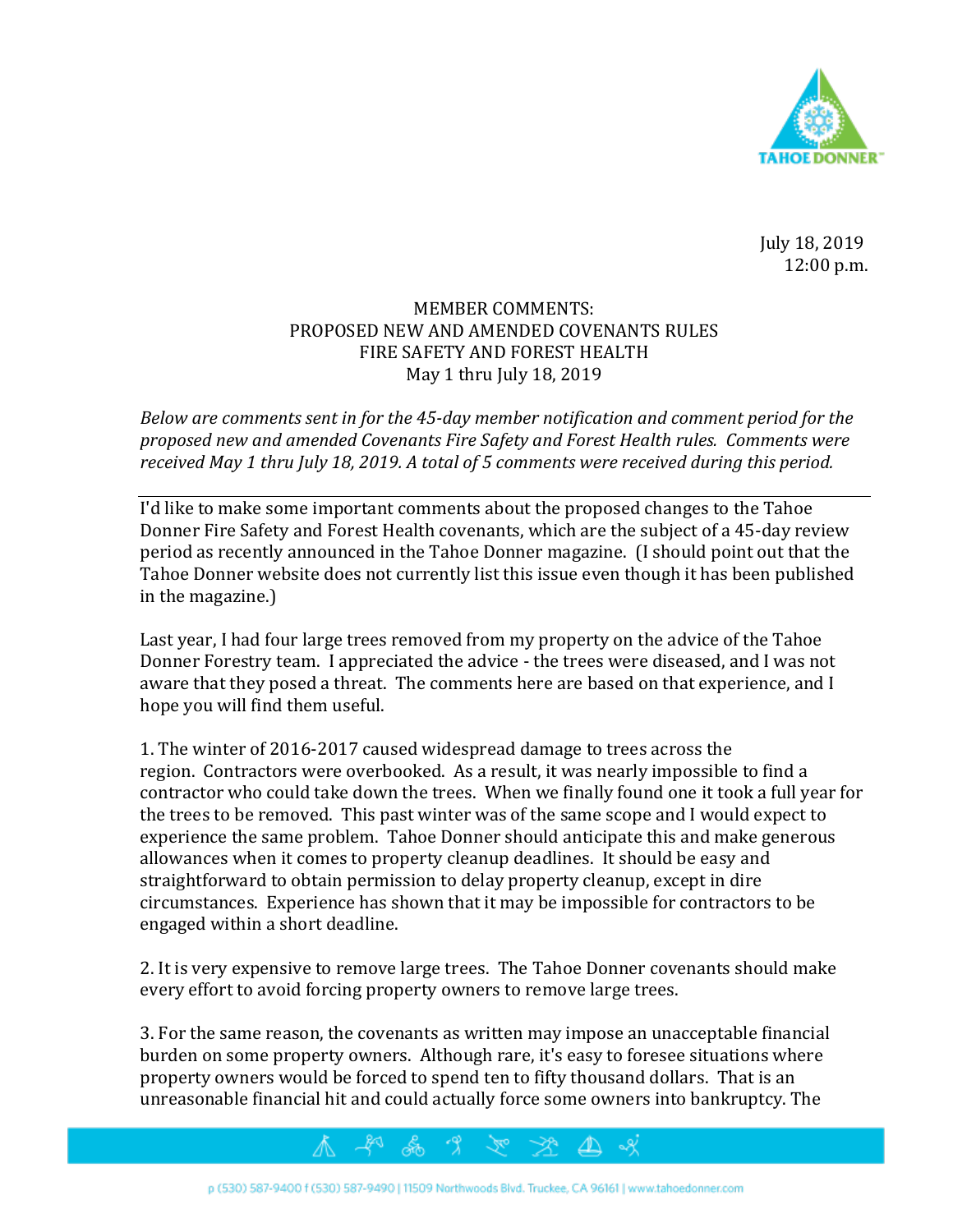

covenants should include a dollar limit on the amount of money that any one property owner should have to pay (for a single property). If cleanup costs exceed that limit then the owner should receive a waiver, or better yet, the Tahoe Donner Association should help pay for the cleanup.

4. There are no checks and balances included in the proposed covenant. As it stands, a single forestry employee can impose a heavy financial load onto any homeowner, with no recourse or appeal possible. The TD forestry team is currently filled with capable, reasonable people. Unfortunately that might not always be the case, and even if it is, people can make mistakes. There MUST be an appeals process.

5. The language of the 100-foot defensible space requirement is confusing. I would interpret this paragraph as a requirement for a property owner to clear a defensible space outside of their own property line. In my case that would require me to clear 100 feet of property that belongs to Tahoe Donner. I am sure this is not the intent. Please take this opportunity to clarify the language of this paragraph.

Last, let me suggest that the Tahoe Donner Association could perform a valuable service to its members by hiring a single contractor to perform cleanup work throughout the subdivision, splitting the cost between the affected owners. This could result in significant savings for everyone and would be a much more efficient process. Please consider performing this service — it would benefit us all.

Respectfully submitted,

Hello, I have the following input:

1.) The section on "Lower Branch Removal" should specify which part of the property it applies to, just as is done for brush removal.

If it is intended to apply to the entire property, I would submit that it is unnecessary, arduous, and expensive for wooded properties, which after all create a lot of the secluded and private appeal of Tahoe-Donner for all residents.

2.) The section on "Pine Needles on the Ground" isn't practical, as far as the 10ft surroundings are concerned. As worded, one would be in violation if there is even a single pine needle on the ground in that area. There needs to be some criterium that's measurable and practical, for example, 0.5".

3.) Firewood Storage: we store our firewood on a rack in the covered entry way to the house. It would be ridiculous (and in the end make it more of a fire hazard) to have to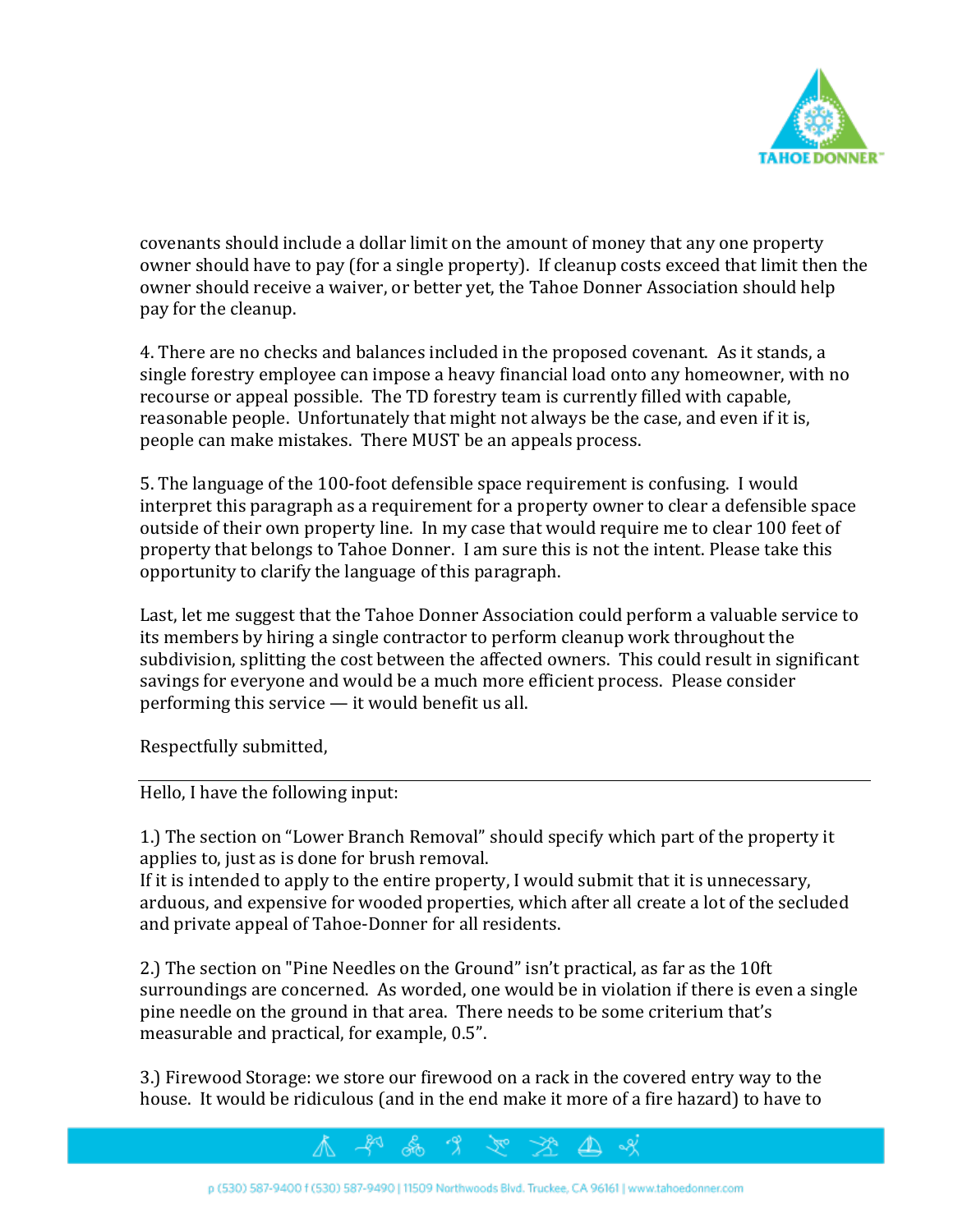

move it to another place on the property, as the proposed wording seems to require. A clarification is requested.

Thanks for your consideration!

Attached is a letter delineating serious concerns with the proposed revisions for 'Fire Safety and Forest Health'. In summary these concerns include the following topics.

1) These proposed changes represent an expansion of the power of the forestry department without adequate controls, checks, and balances.

2) Wording in multiple areas of the changed covenant is vague and subject to interpretation by association employees. This will increase conflicts with owners. 3) Some of the new requirements appear to conflict with or ignore the average size and layout of Tahoe Donner properties.

4) The guidelines have not been subject to a more comprehensive environmental impact study. Many of the proposals will have significant negative impact on the forest biome, erosion, and wildlife.

5) There is no provision for financial compensation to home owners for 'tagging' of valuable private property including owner designated landscape designated plants.

It is my opinion that these rules as drafted will result in increased conflict with private property owners as well as increased costs for both land owners and the association. Most damming is the lack of a proper environmental impact study specific to Tahoe Donner including identification of wildlife impacted and erosion control.

{Letter Attachment Below}

Subject: Proposed changes to covenants related to fire safety and forest health

Dear Tahoe Donner Board of directors;

As a long time owner I am concerned about the proposed changes to the covenants related to fire safety and forest health. Adopting rules as drafted is likely to lead to significant conflict between homeowners, the forestry department, and ultimately the association itself. My concerns cover several fundamental areas:

⚠

1) These proposed changes represent an expansion of the power of the forestry department without adequate controls.



& 9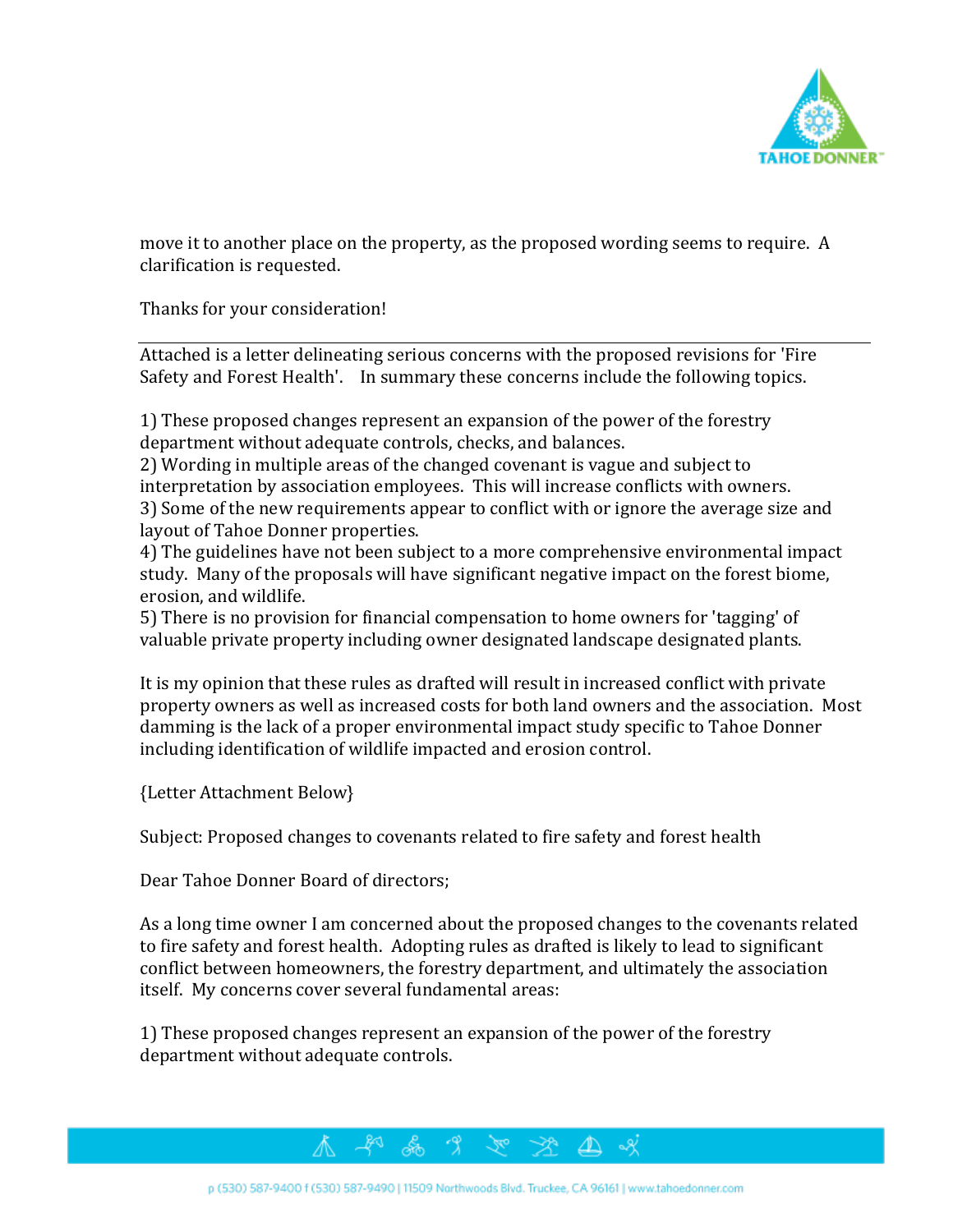

2) Wording in multiple areas of the changed covenant is vague and subject to interpretation by association employees. This will increase conflicts with owners.

3) Some of the new requirements are poorly written and appear to conflict with or ignore the average size and layout of Tahoe Donner properties.

4) The guidelines have not been subject to a more comprehensive environmental impact study. Many of the proposals will have significant negative impact on the forest biome, erosion, and wildlife.

5) There is no provision for financial compensation to home owners for 'tagging' of valuable private property including landscape designated plants.

Specific examples of concerns include the following areas.

- There is no apparent provision for appeal of a decision by an association employee. It is not acceptable to allow employees of the owners to dictate conditions to home owners without accountability and recourse. An appeal process should be put in place which is external to the department administering the covenant. Most preferably an appeal process should not involve any employee of the association (e.g. a rotating group of owners). This is necessary to ensure proper checks and balances. As drafted, the rules may increase the probability of the use of legal action as recourse against the association.
- Reference to insurance company or other agency requirements is speculative in nature and impropriate. This should be struck from this document as being irrelevant and beyond the scope of the association jurisdiction.
- Use of 'including but not limited to' is unacceptably vague and inappropriate in this context. This is wording used by attorneys to broaden scope when knowledge of potential risks are unknown. In this case risks are known and the use of this phrase is inappropriate. Any restrictions must be clearly defined and no employee or administrative function can be allowed to invent her/his own interpretation.
- Removal of pine needles to a depth of 2" is impractical, unnecessary, and environmentally damaging. Such destruction to the biome of the forest will have unintended consequences. Again, no qualified environmental impact study has been conducted.
- The paragraph titled "Brush Removal" should be redrafted. Most critically there is no definition of what *precisely* constitutes brush. This is likely to result in

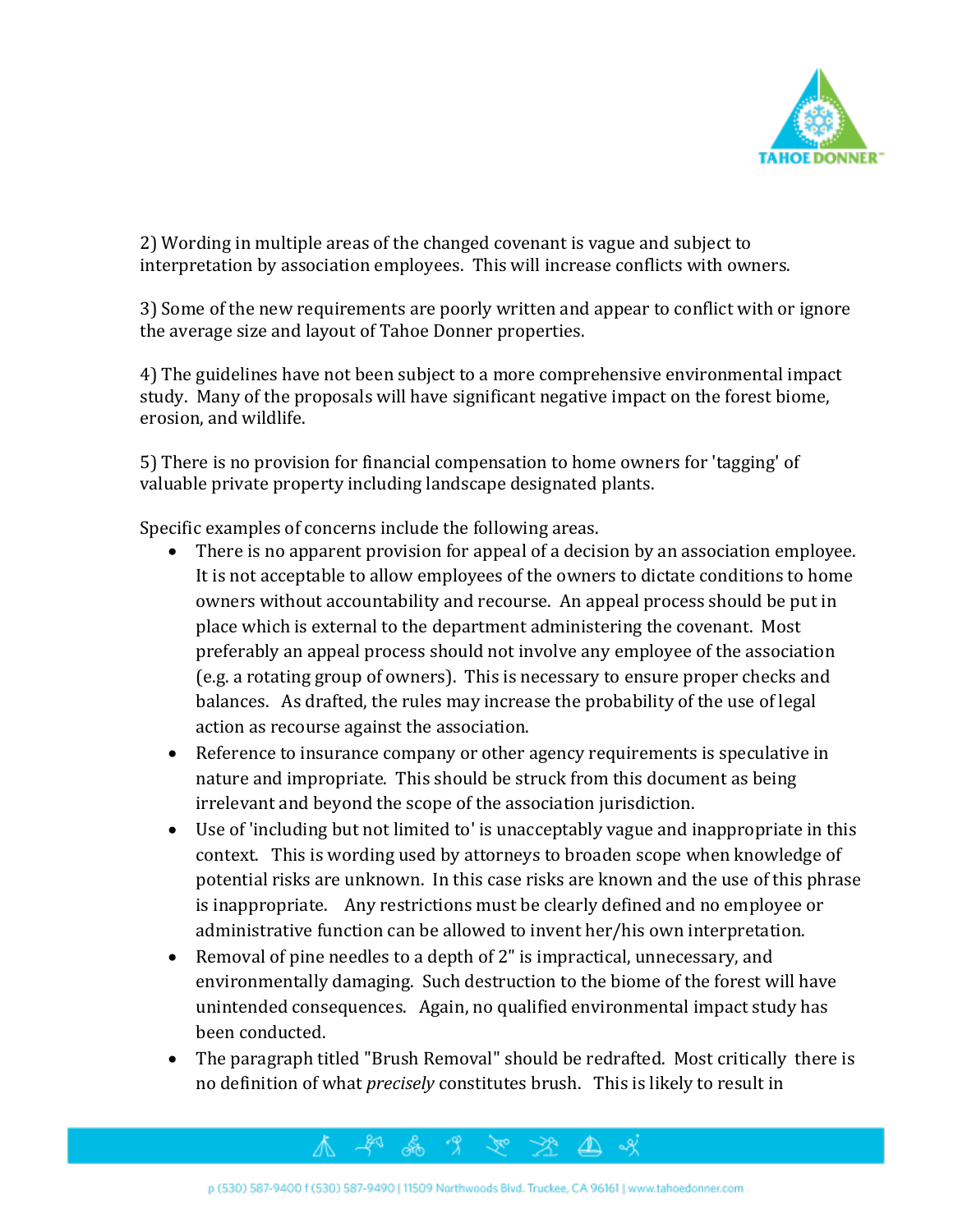

legitimate landscape plants being targeted. Second, the requirements are poorly written. Just one example, there is 'dead zone' between 30 and 31 feet due to poorly drafted rules. Finally, the spacing requirements ignore the size and shape of the average Tahoe Donner lot. The net result would be the denuding of Tahoe Donner resulting in erosion, loss of bird habitat, potential property damage, and loss of monetary value.

• Small trees. Again no specific guidelines as to are provided as to distance between trees and landscape versus wild, leaving the forestry department to make determinations on an ad-hoc basis. Such arbitrary determinations should be avoided. As stated above, tagged trees designated as landscape *by the owner* should be subject to financial compensation by the association. Otherwise this represents confiscation or destruction of private property and the owner may be forced to seek compensation via other means.

In summary a critical portion of the added requirements are vague, contradictory, and subject to arbitrary interpretation. The lack of a proper comprehensive environment impact study increases the risk of unintended environmental damage. A more integrated approach is needed to balance fire concerns with destruction of the forest biome. While fire danger is always a concern in forest environments, arbitrary actions that focus solely on this risk are likely to have devastating negative consequences in other areas.

Best Regards;

Have just read 45-Day Notice in the May 2019 issue of TD News.

Reading indicates that now "…commercially manufactured…" barbeques can be used provided they have some screen over the charcoal that has maximum openings no larger than 1/8". I have Weber Grill that is "…commercially manufactured…". I can easily put a some screening material over and under the briquets.

Previous verbiage expressly prohibited the use charcoal. I am all for allowing Weber grills because I am responsible, but also realize that it only takes one irresponsible owner/member to "toast TD".

Why the major shift? Seems confusing and "wishy, washy".

I am writing to provide comments/questions on the proposed changes to the Covenants Private Property Rules: Fire Safety and Forest Health.